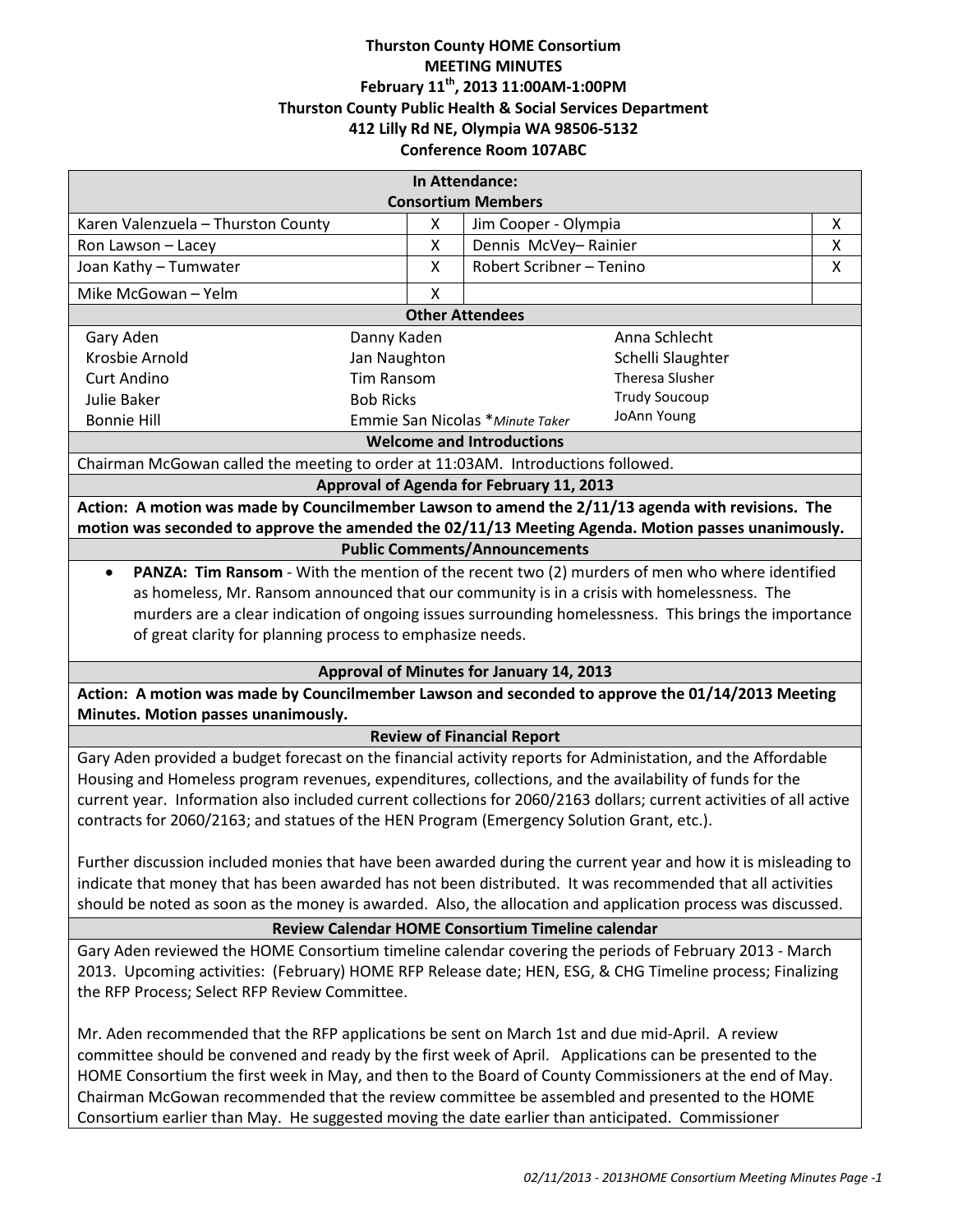Valenzuela suggested presenting the proposals in April which would change the open time frame for applications to four (4) weeks rather than six (6) weeks. Mr. Aden will make the changes as discussed.

# **Election of 2013 Officers**

Election of 2013 HOME Consortium Officers was conducted. Positions will begin at the next meeting scheduled for March 11th, 2013.

# NOMINATION FOR CONSORTIUM CHAIR:

A nomination was made to elect Neil McClanahan as Officer of Chair. The nomination was seconded by Councilmember Lawson. Discussion followed. Councilmember McClanahan mentioned that his nomination was to re-elect Chairman McGowan for another term for he has been stellar in keeping the relationship with South County. Councilmember McClanahan accepted the nomination.

# **Action: A motion was made by Chairman McGowan and seconded to approve Neil McClanahan as the 2013 HOME Consortium Chair. Motion passes unanimously.**

### NOMINATION FOR CONSORTIUM VICE-CHAIR:

A nomination was made to elect Dennis McVey as Officer of Vice-Chair. The nomination was seconded by Councilmember Lawson. Councilmember McVey accepted the nomination.

**Action: A motion was made by Chairman McGowan and seconded to approve Dennis McVey as the 2013 HOME Consortium Vice-Chair. Motion passes unanimously.** 

### **2013 HOME CONSORTIUM OFFICERS March 2013 - February 2014 Chair: Neil McClanahan Vice Chair: Dennis McVey**

Councilmember McClanahan made a brief comment on the work of Chairman McGowan and all of the accomplishments under his tenure as the HOME Consortium Chair, and thanked him for all the work he has done. Members and attendees applauded and thanked Chairman McGowan for his efforts.

# **New County Staff Member - Dan Schnabel**

Gary Aden introduced Dan Schnabel. Mr. Schnabel is the program's new full-time Program Specialist II and will be working mostly with CDBG related projects. Mr. Schnabel comes to Thurston County from Seattle Public Schools and has an extensive background as a Housing Program Coordinator working on Capital, HOME and CDBG projects. Welcome Dan!

# **2013 Funding Rounds (HOME March 1) (Staff recommendation of HEN, ESG CHG, 2060, 2163)**

Gary Aden (Staff) recommendation was to release the HOME RFP on March 1. Commissioner Valenzuela asked that it be released earlier in order to have sufficient time to complete all appropriate reviews.

Gary Aden (staff) recommendation is to offer one (1) Request for Proposal (RFP) after the completion and acceptance of the Homeless Plan by the HOME Consortium so that the Consortium knows the objectives of the plan and can match them with the resources. The state revenue sources are released at differenttimes and it is recommended we be prepared to accommodate those funding sources. ESG and HEN will be the first programs we will need to address.

Members discussed concerns surrounding the timeline and decision-making process. Clarification is needed with unincorporated areas (rural vs. unincorporated), and the percentage allocation of relevant needs. Regional discussion needs to be emphasized in order to build relationships. Members agree and would like more discussion on the funding rounds and how it will be set up for future meeting.

#### **UPDATE: Point In Time**

Anna Schlecht provided a brief Point In Time update announcing efforts towards elevating outreach events to a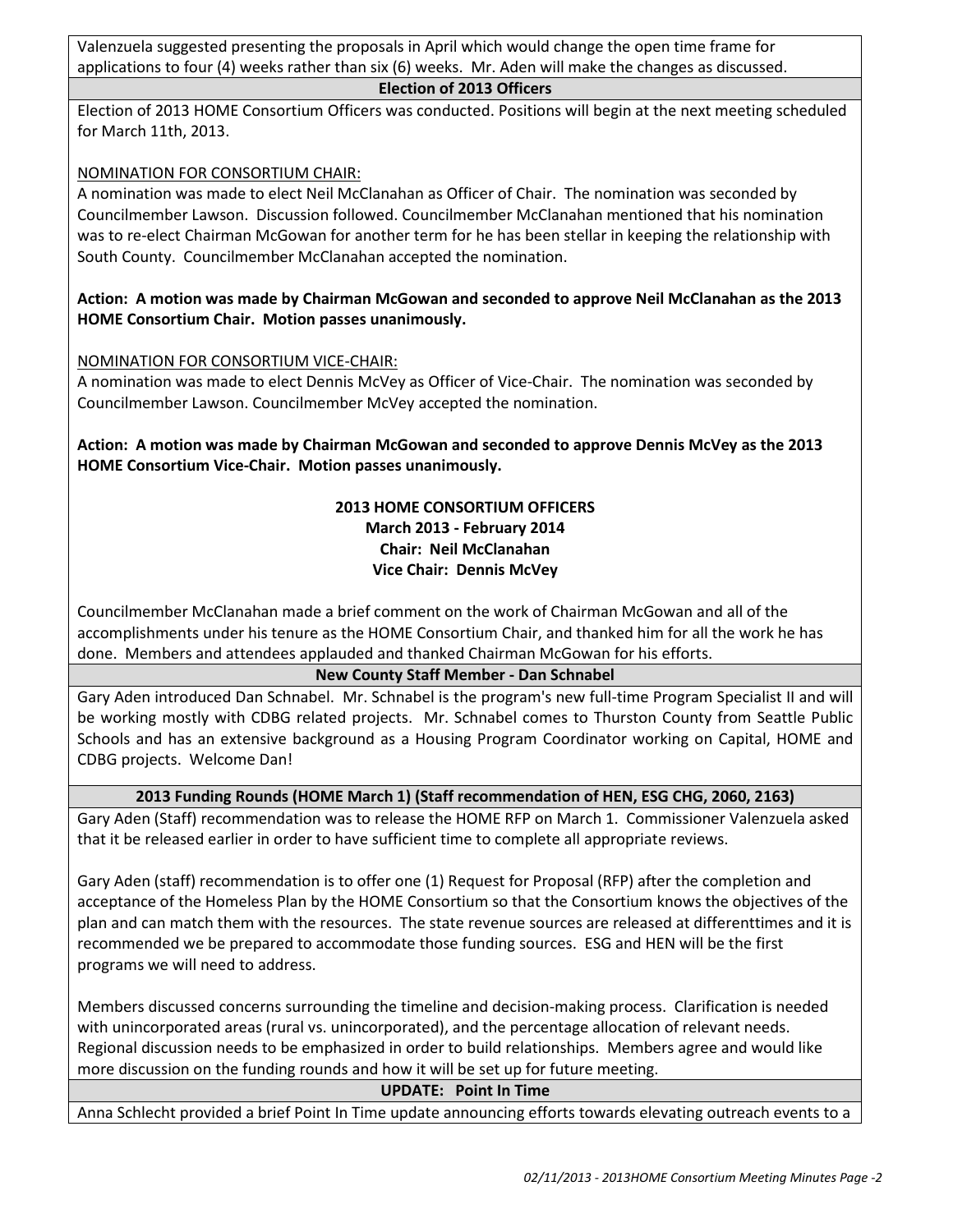higher profile as in the Homeless Connect event continues. The briefing process for planning has already started for 2014. Ms. Schlecht thanked all those who participated in making the event successful.

In regard to data, 80% have been entered into HMIS. People have been making reference to the school district numbers reporting 68% statewide, an increase since over the last year. Thurston County's number has decreased by three (3) students, and although small, it is heading in the right direction. The data presented revealed the breakout of school districts and individual graphs that show district information. Rainier School District is not included in the census because of the double-up in count. Representation data will be demonstrated by grade level. More information will be shared when available.

# **UPDATE: Consolidated Plan**

Gary Aden reported that he anticipates to have available the Consolidated Plan by Friday, February 15th. The plan should include three (3) elements: Needs Assessment; Strategic Goal, and Action Plan. Immediate action starts from the Consolidated Plan in order to address issues. The plan is due to HUD mid-July.

### **UPDATE: Disappearing Task Force Report (Information Only)**

Don Sloma, PHSS Department Director, gave a brief description of how the HOME Consortium Task Force came about and the task force members. Members convened at the request of the Board of County Commissioners during the months of December and January to determine if there was a more efficient and responsive way to distribute the 2060 Affordable Housing and 2163 Homeless Housing revenues collected by the County and managed through the Thurston County HOME Consortium.

### MEMBER RECOMMENDATIONS:

### **Fiscal Recommendation:**

• Change existing fiscal policy regarding revenue in order to expend 2060 and 2163 funds in the year in which they are collected. However, maintain sufficient cash reserves to secure a positive fund balance. All contracts shall be completed at the end of the fiscal period for which they were contracted for.

#### **Other Recommendations:**

- The HOME Consortium to meet on a quarterly basis to review recommendations from HCAC and the HOME Consortium should operate at a higher and broader level of policy review.
- HCAC should focus on homelessness issues and expand its scope of thinking to include all aspects/issues related to homelessness including for example: jail, mental health and chemical dependency.
- PHSS should write standards and guidelines for contracts, play a more engaged role and consider longer term, multi year performance based contracts.
- PHSS, with the input of the HCAC, should create policies, procedures, monitoring standards and performance standards which will be incorporated into the consolidated plan, contracts and Requests for Proposals.

#### **Homeless Services Coordinator Report**

Theresa Slusher reported that she presented the Gaps Analysis to the City of Olympia, stakeholders, and other agencies and welcomes any feedback of the presentation. Ms. Slusher will be including all of her recommendations in her final report and will also include lessons learned; accomplishments in the rural community; developing vs. coordinating, etc. She will present a thirty (30) minute report to the HOME Consortium in March. Ms. Slusher will also be contributing the Homeless piece in the Consolidated Plan.

Also, the Youth Shelter at Rosie's Place is expected to open at the end of the month. A revision in the contract needs to be made to get the full ninety (90) day contract period.

# **Housing Citizen Advisory Committee (HCAC) Report**

Schelli Slaughter, HCAC Vice-Chair, reported that the committee continues to seek membership in schools and other agencies related to business and employment such as WorkSource. A representative from the